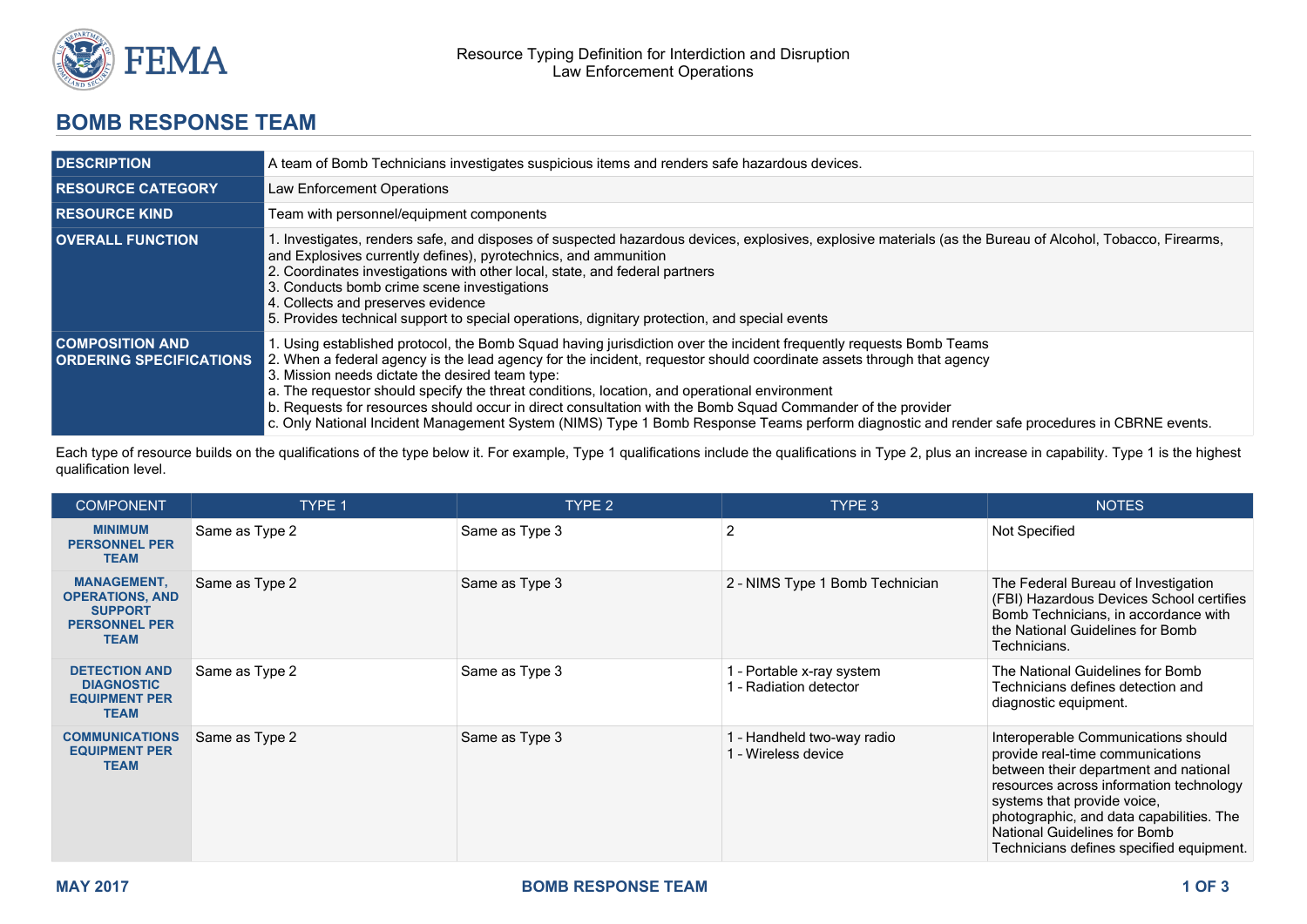

## Resource Typing Definition for Interdiction and Disruption Law Enforcement Operations

| <b>COMPONENT</b>                                                                                      | <b>TYPE 1</b>                                                                                  | TYPE 2                      | TYPE 3                                   | <b>NOTES</b>                                                                                                                           |
|-------------------------------------------------------------------------------------------------------|------------------------------------------------------------------------------------------------|-----------------------------|------------------------------------------|----------------------------------------------------------------------------------------------------------------------------------------|
| <b>ACCESS AND</b><br><b>REMOVAL</b><br><b>EQUIPMENT PER</b><br><b>TEAM</b>                            | Same as Type 2, PLUS:<br>1 - General Service Bomb Response<br>Robot                            | Same as Type 3              | 1 - Rigging kit<br>1 - Set of hand tools | The National Guidelines for Bomb<br>Technicians defines specified equipment.                                                           |
| <b>DEFEAT AND</b><br><b>DISPOSAL</b><br><b>EQUIPMENT PER</b><br><b>TEAM</b>                           | Same as Type 2, PLUS:<br>1 - Disrupter                                                         | Same as Type 3              | 1 - Disrupter<br>1 - Demolition kit      | The National Guidelines for Bomb<br>Technicians defines specified equipment.                                                           |
| <b>PERSONAL</b><br><b>PROTECTIVE</b><br><b>EQUIPMENT (PPE)</b><br><b>EQUIPMENT PER</b><br><b>TEAM</b> | 2 - Full coverage Bomb Suit compatible<br>with a self- contained breathing<br>apparatus (SCBA) | 1 - Full coverage Bomb Suit | Not Specified                            | NIMS Type 1 Teams use appropriate<br>PPE in accordance with the National<br>Guidelines for Bomb Technicians.                           |
| <b>TRANSPORTATION</b><br><b>EQUIPMENT PER</b><br><b>TEAM</b>                                          | Same as Type 2                                                                                 | 1 - Vehicle                 | Not Specified                            | A NIMS Type 3 Team may have access<br>to a vehicle capable of carrying requisite<br>personnel and equipment based on<br>mission needs. |